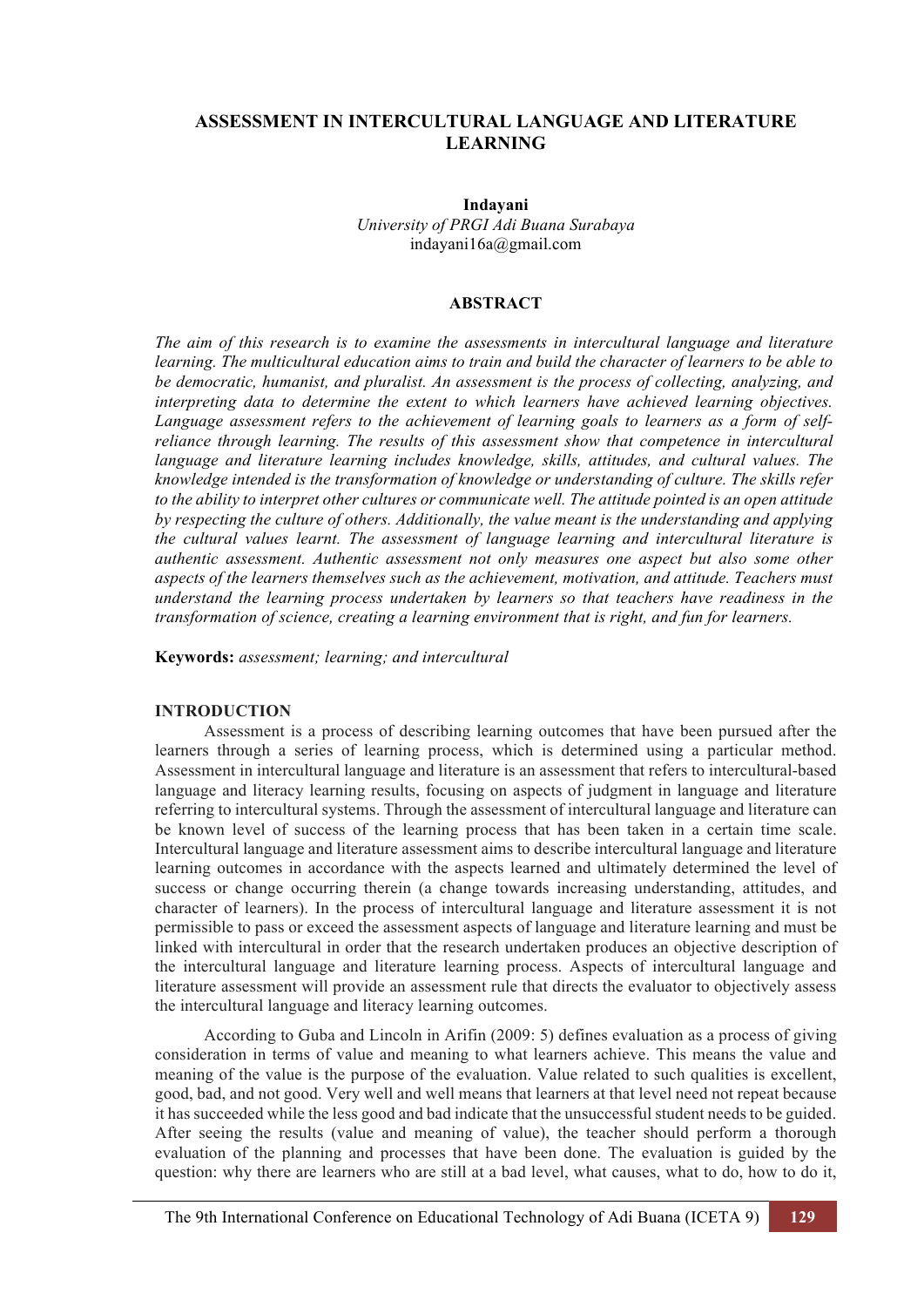and so on. Assessment is described by dividing it into several quality criteria that is very good, good, bad, bad, and not very good.

The assessment of intercultural language and literature learning is interesting to examine because this assessment leads to the process of describing intercultural language and literacy learning results tailored to the criteria and assessment aspects. Assessment results can be described with several criteria and should lead to a learning process that has been undertaken that is transformed as a result of learning. The problem formulation in this assessment is how is the assessment in intercultural language and literature learning? The purpose of this assessment is to assess the assessment in intercultural language and literature learning.

# **THEORETICAL REVIEW**

## **Assessment**

Tyler in Arikunto (2006: 3) states that evaluation is a process of collecting data to determine the extent to which, in what way, and which parts of educational objectives have been achieved. This gives teachers the freedom to collect data about students to measure achievement of educational goals. Data collection is not through tests alone, but can be in other ways such as portfolio, group investigation, and others. To determine the achievement of educational goals, many ways are done for it. Evaluation can be said as the data collection process that shows the results of the learning process that has been undertaken. Iskandarwassid and Sunendar (2008: 179) define evaluation as an action or process of determining the value of learning outcomes in education. Evaluation leads to evaluation of learning outcomes after learning activities.

Assessment can be said as the evaluation process is divided into several criteria, which is taken through the process of collecting data from the learning process that has been going on and then describe it, the assessment can be described as learning outcomes after the learning process was taken. Arifin (2009: 14) said that the evaluation is done with the aim to know the effectiveness and efficiency of the learning system, whether it concerns the purpose, materials, media, learning resources, environment, and assessment system. Meanwhile, Chittenden in Arifin (2009: 15) suggests that there are four evaluation objectives are: 1) Keeping Track, which collects data and information within a certain time with various types and assessment techniques to get a picture of learning progress learners, 2) Checking- Up, that is to know the part that has been understood pebelajar and parts that have not been understood, 3) Finding Out, searching and finding shortcomings, errors, and weaknesses of learners then find a way out of things, and 4) Summing-up, Summing up the mastery of learners and making progress reports.

Byram, et al., (2002: 9) explains that the purpose of evaluation is to diagnose, to know the mastery level of learners, and to measure learners' achievement. The purpose of the diagnosis is to know the lack or weakness of the learners and what must be done to overcome them. The purpose of knowing the level of mastery of learners to find out how much mastery of the learners of the material taught, whether remedial or enrichment needs. The last is the goal of measuring achievement is to know the things that have been achieved or obtained by the learners within a certain time so that the learners can make progress graph of each learners.

Assessment is the process of making decisions by using information obtained through measurements, either using tests or non-complaints (Ratumanan and Laurens, 2003: 4). Furthermore, Gronlund in Arifin (2009: 4) defines assessment as a systematic process of collecting, analyzing, and interpreting information or data to determine the extent to which learners have achieved the learning objectives.

It can be argued that the purpose of assessment is a series of processes of collecting information, knowing the degree of achievement of the material, to identify the deficiencies that still exist in the learning process, and to determine or diagnose the level and mastery of the material by the learners. Assessment can be interpreted as a series of both test and nontest processes to collect and analyze and interpret the results of the learning process systematically.

#### **Assessment in Intercultural Language and Literature Learning**

In the assessment of the language used an authentic assessment. Authentic assessment is an underlying assessment of aspects of the assessment of several aspects that occur during the learning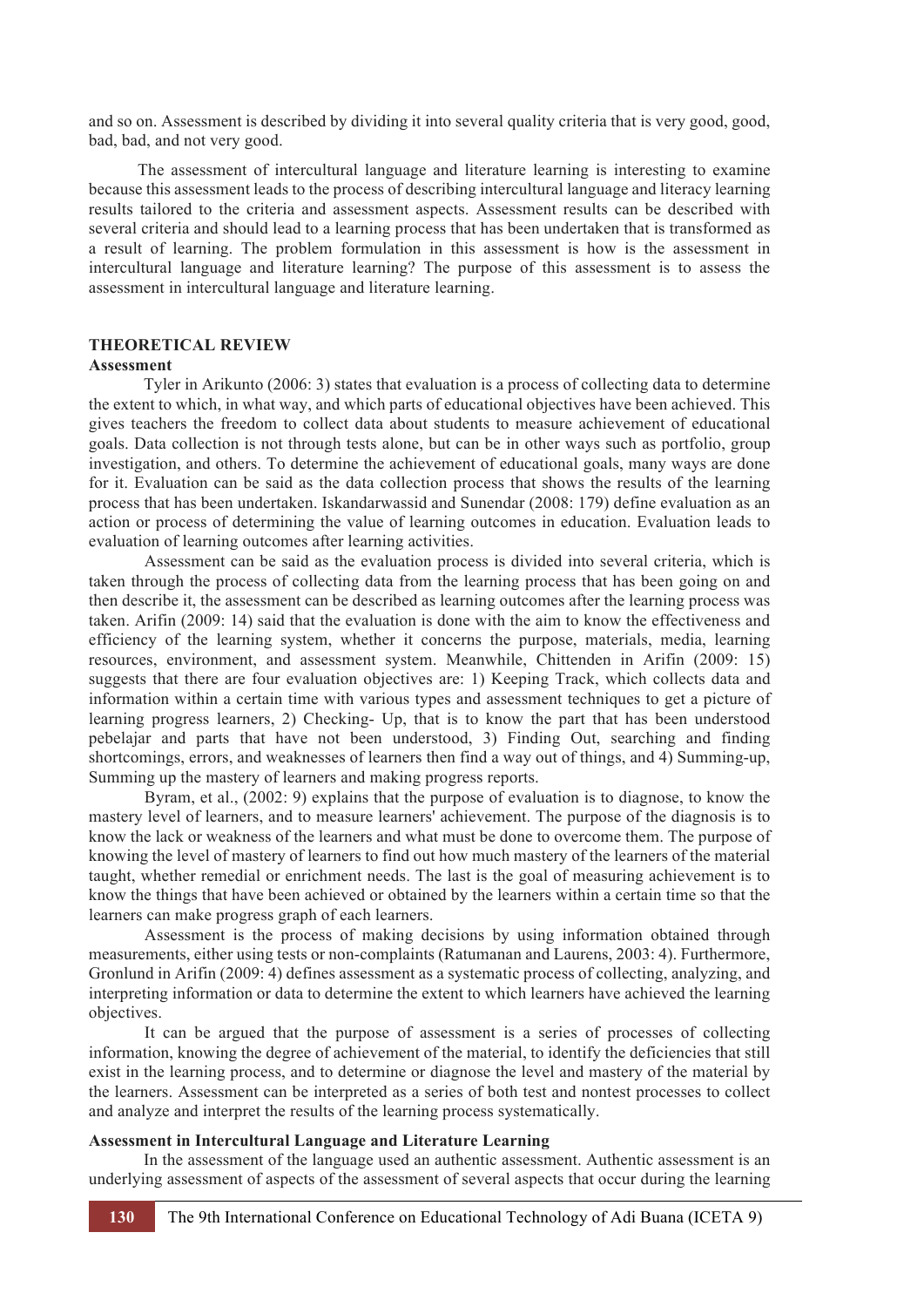process of learners. Mueller in Ismet and Hariyanto (2014: 168) defines authentic judgment as a form of judgment that requires learners to perform tasks that demonstrate their knowledge and skills. This opinion emphasizes the activities of learners and what has been possessed as a form of knowledge and skill transformation. Student activity is none other than to carry out the task given by the teacher while the knowledge and skills are what has been learned and owned.

Stiggins in Ismet and Hariyanto (2014: 168) state that authentic authenticity is an assessment that requires learners to practice special skills and competencies. That is, learners must apply their abilities about certain material. If it is associated with the cognitive domain proposed by Bloom, then in this sense learners have reached the third level (application). In relation to intercultural language and literature learning, authentic assessment is directed at the ability to communicate and interact both in class and outside the classroom.

Authentic assessment is a form of judgment that requires learners to perform tasks that are given to the teacher to show that the learners really understand and master what they have learned. This means that in the authentic assessment it is necessary to apply the material that has been taught. Memory and understanding are something that the learners should have. Assessment in an intercultural class is no longer about what it is, but how to apply something (Ismet and Hariyanto, 2014: 168). Authentic assessment not only measures one aspect, but some aspects of self-learners are achievement, motivation, and attitudes in students through the learning process.

Scarino (2010) says that intercultural-based learning assessments focused on intercultural competencies also inform the type of assessment needed to record the learning process and its improvement. Scarino proposes an open-ended assessment process that allows learners and teachers to work together to improve learning. In addition, the assessment is also oriented to allow learners to interpret the values and meaning in maintaining their culture and language personally. The assessment of language and literature may refer to an open scoring system. Openness and honesty by teachers and learners can be measured from behavior in language classes; A learners prepare evaluation tools to measure indicators of learners' honesty. To obtain these indicators, intercultural approaches can be pursued by preparing indicators of assessment, measuring, and assessing the aspects of honesty in language and literature learning in order to recognize the practices of values honesty in the language and literature classes.

In terms of intercultural language and literature learning, Brown (2007: 234) offers eight criteria for guiding teachers before undertaking learning in intercultural classes, namely: 1) teachers must respect the customs of each learner, 2) the teacher should not undermine the habits of the learners' culture, 3 ) The teacher should not undermine the learners 'native language, 4) The teacher should give freedom to the learners participating in the class, 5) If the learners have to do something new, the teacher should ensure that it is done with pleasure, 6) The teacher should be sensitive to the learners' Male and female, 7) The teacher should give the learners the opportunity to think and express their feelings in their own language, and 8) The teacher must give the learners the opportunity to show their own experience.

Moeller and Nugent (2014: 3) say that intercultural competence includes 1) self-awareness and identity transformation, 2) learners as researchers, and 3) processes. Self-awareness and identity transformation refers to building a paradigm's way of thinking or way of thinking about a particular culture (eg from avoiding cultural differences to finding cultural differences). Byram, et al., (2002: 11) says that the components of intercultural competence include knowledge, skills, and attitudes. The knowledge in question is an understanding of the culture being studied. Learning a language can not be separated from learning how language is used daily, especially how language shapes the culture of its native speaker.

Liddicoat, et al. In Riesky (2014: 6) says that the competencies to be achieved in learning culture include 1) active construction, 2) making connections, 3) social interaction, 4) reflection, and 5) responsibility. Active construction implies the need for learners to seek and build their own knowledge of the target culture so that they are able to describe, analyze, and compare their culture with the target culture. Making connections emphasizes the ability to connect and see intercultural linkages. Social interaction emphasizes the ability to discuss and interact among learners. Reflection is the ability to respond and reflect the culture learned. Responsibility refers to the ability to build awareness of cultural differences and respect others and their culture.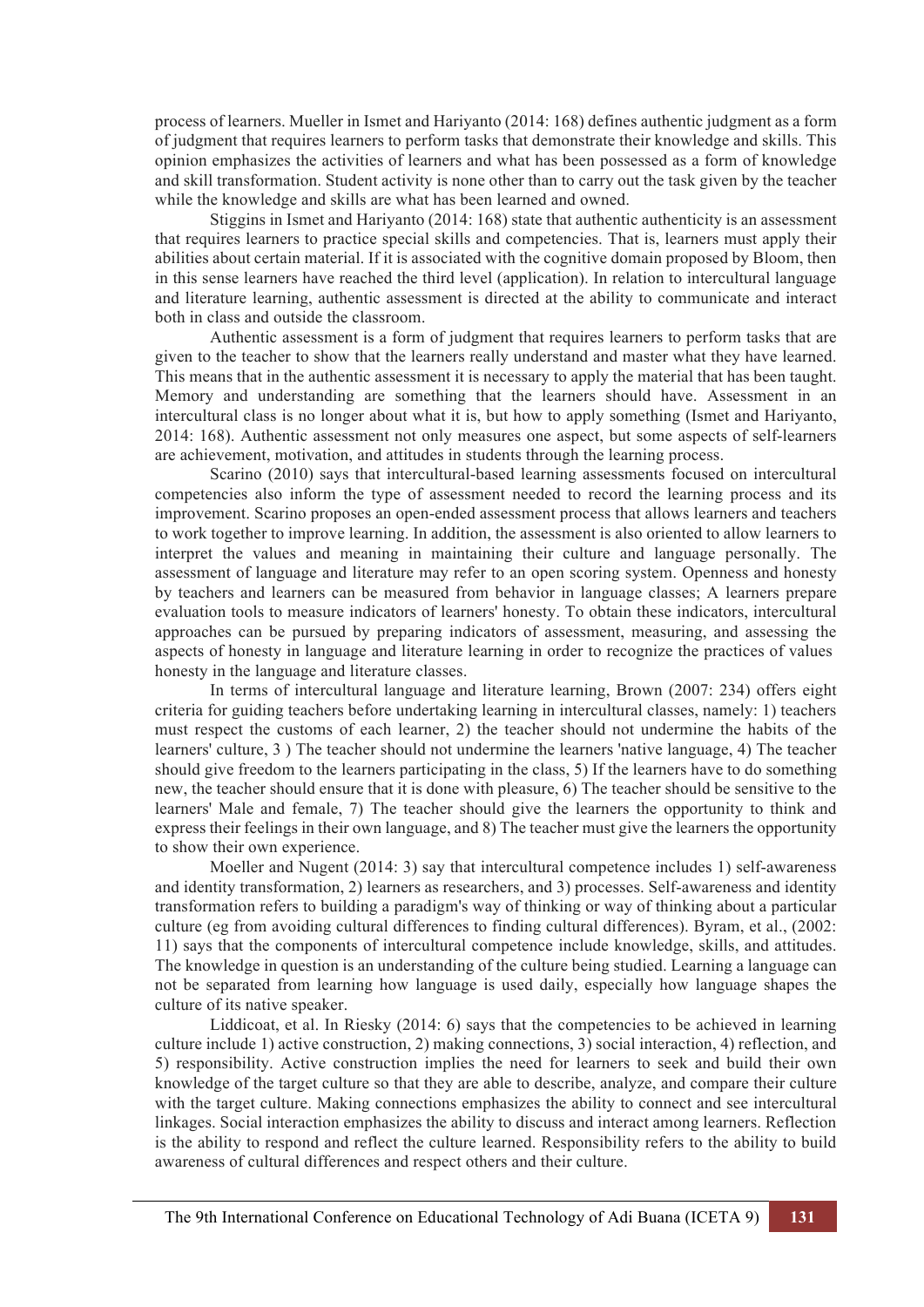Intercultural language and literature assessment is open and putting forward the process in the assessment rather than the outcome of the process because intercultural is a unified diversity so that in assessing intercultural language and literature judged by the principle of openness. In the process of intercultural language and literature assessment, the role of learners is preferred, the teacher's wisdom in looking at the diversity that each of the learners can not be uniformly assessed, but must be assessed objectively according to the diversity embedded in the learners. Assessment in an intercultural view is open and appreciates all learners in taking a role in the assessment process.

#### **DISCUSSION**

In the assessment of intercultural language and literature learning, teachers should integrate linguistic aspects with intercultural aspects that underlie the understanding and application of language and literature in every learning so that teachers can conduct objective assessment in learning. Assessment should be in accordance with the background of each learner in collaboration with aspects of language and literature assessment. Furthermore, the generalization of the results of the various assessments according to social circumstances of each learners into aspects of the assessment of language and literature. Furthermore, teachers can apply the learning result criteria system after conducting a series of objective assessment processes to all learners.

In the assessment of the language applied an authentic assessment of the assessment on aspects of achievement, motivation, and attitudes in students through the learning process. Authentic authentication based on the assessment process is not limited to just the knowledge aspect, but also refers to aspects that become patterns of development in the learners themselves. Authentic assessment is more emphasis on the series of processes undertaken by students during the learning process, through the changes that arise during the learning process is drawn a conclusion that became the reference of authentic assessment which includes, the development of achievement learners, motivation learners in receiving learning, and the attitude of learners in the positioning Self during the learning process.

In the intercultural assessment it is necessary to consider aspects of the assessment that include knowledge, attitude skills and values. 1) knowledge, knowledge in question is the transformation of knowledge or understanding of culture, 2) attitudes, attitudes are open attitude by respecting the culture of others, 3) skills, skills are the ability to interpret other cultures or communicate well. ) Value, the value in question is understanding and applying the learned cultural values. Multicultural education aims to train and build the character of learners to be able to be democratic, humanist, and pluralist. Assessment is the process of collecting, analyzing, and interpreting data to determine the extent to which learners have achieved learning objectives. Language assessment refers to the achievement of learning goals to learners as a form of self-reliance through learning.

Intercultural competence includes 1) self-awareness and identity transformation, 2) learners as researchers, and 3) process. Self-awareness and identity transformation refers to building a paradigm's mindset or way of thinking about a particular culture (eg from avoiding cultural differences to finding cultural differences). Components of intercultural competence include knowledge, skills, and attitudes. The knowledge in question is an understanding of the culture being studied. Learning a language can not be separated from learning how language is used daily, especially how language shapes the culture of its native speaker.

Competencies to be achieved in learning culture include 1) active construction, 2) making connections, 3) social interaction, 4) reflection, and 5) responsibility. Active construction implies the need for learners to seek and build their own knowledge of the target culture so that they are able to describe, analyze, and compare their culture with the target culture. Making connections emphasizes the ability to connect and see intercultural linkages. Social interaction emphasizes the ability to discuss and interact among learners. Reflection is the ability to respond and reflect the culture learned. Responsibility refers to the ability to build awareness of cultural differences and respect others and their culture.

The result of intercultural language and literature assessment refers to an assessment of the aspects of knowledge, attitudes, skills, and values that appear in each learners. These aspects are a form of collaboration between language and literary judgments viewed from the intercultural side. So the teacher should be open to the differences in social and cultural backgrounds that underlie the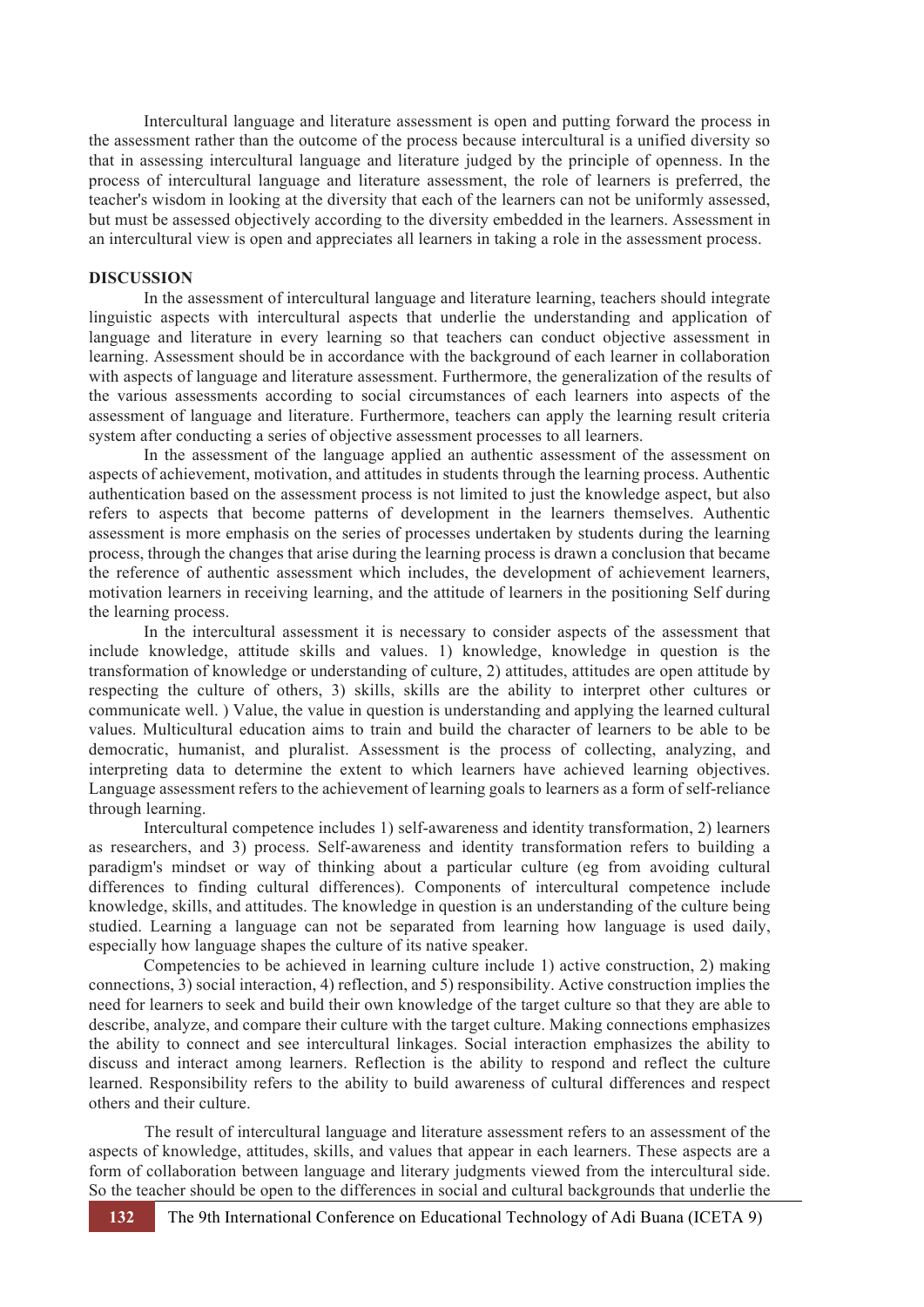development of language and literature built up in the learners. All aspects of judgment in terms of linguistic and literary scholarship should be summarized as a whole and based on the intercultural conditions underlying the developments experienced by learners. All aspects of the assessment, both technical and non-technical, must be fulfilled in its entirety so as to produce judgments that are appropriate to the criteria and aspects of the sociocultural assessment.

Intercultural language and literature assessment should underlie the process of appraising the language and literature diversity based on the social and cultural aspects of learners, linguistic, scientific, and intercultural aspects in the assessment of intercultural language and literature learning is an inseparable component of judgment. They should be assessed as a series and guided by the principle of objectivity. Assessment can be done using test and non-test procedures. Competencies to be achieved and which will be assessed in language and literature learning with intercultural approach are intercultural competence and language mastery of the culture embedded in the learners. With the assessment criteria leads to aspects of knowledge, attitudes, skills, and values in the application of language and literature based intercultural. Teachers can transform the assessment of intercultural language and literature learning into value by a predetermined scale, and generalize it into uniformly scalable scales. The scoring scale that can be used is to use assessment criteria that is, very good, good, bad, bad, and not very good. Through appropriate assessment procedures, the assessment of intercultural language and literature learning will result in an objective assessment according to the level of language and literary ability of the learners, and meet the appropriate rating scale and certainly orientate to social diversity and learners culture so that assessment can be done well and right.

The results of this assessment show that competence in intercultural language and literature learning includes knowledge, skills, attitudes, and cultural values. The knowledge in question is the transformation of knowledge or understanding of culture. Skill in question is the ability to interpret other cultures or communicate well. The attitude in question is an open attitude by respecting the culture of others. The value in question is understanding and applying the learned cultural values. The assessment of language learning and intercultural literature is authentic assessment. Authentic assessment not only measures one aspect, but some aspects of the learners self are achievement, motivation, and attitude. Teachers must understand the learning process undertaken by the learners so that teachers have readiness in pentransformasian science, creating a learning environment that is right, and fun for learners.

## **CONCLUSION**

Assessment is the process of collecting, analyzing, and interpreting data to determine the extent to which learners have achieved learning objectives. Language assessment refers to the achievement of learning goals to learners as a form of self-reliance through learning. Competencies in intercultural language and literature learning include knowledge, skills, attitudes, and cultural values, namely knowledge in the form of knowledge transformation or understanding of culture. Skills in the form of the ability to interpret other cultures or communicate well. Open attitude by respecting the culture of others. Values in understanding and applying cultural values are learned. The assessment of intercultural language and literature learning is an authentic assessment. Authentic assessment not only measures one aspect, but some aspects of the learners self are achievement, motivation, and attitude. Teachers must understand the learning process undertaken by the learners so that teachers have readiness in pentransformasian science, creating a learning environment that is right, and fun for learners.

## **BIBLIOGRAPHY**

Arifin, Zainal. 2009. *Evaluasi Pembelajaran*. Bandung: Remaja Rosdakarya.

Arikunto, Suharsimi. 2006. *Dasar-Dasar Evaluasi Pendidikan (Edisi revisi).* Jakarta: Bumi Aksara. Basuki, Ismet dan Hariyanto. 2014. *Asesmen Pembelajaran*. Bandung: Remaja Rosdakarya.

Byram, M., et al. 2002. *Developing The Intercultural Dimension in Language Teaching. A Practical Introduction for Teacher*. Strasbourg: Council of Europe.

Brown, H. Douglas. 2007. *Prinsip Pembelajaran dan Pengajaran Bahasa*. Edisi Kelima. (diterjemahkan oleh Noor Cholis dan Yusi Avianto Pareanom). USA: Pear.